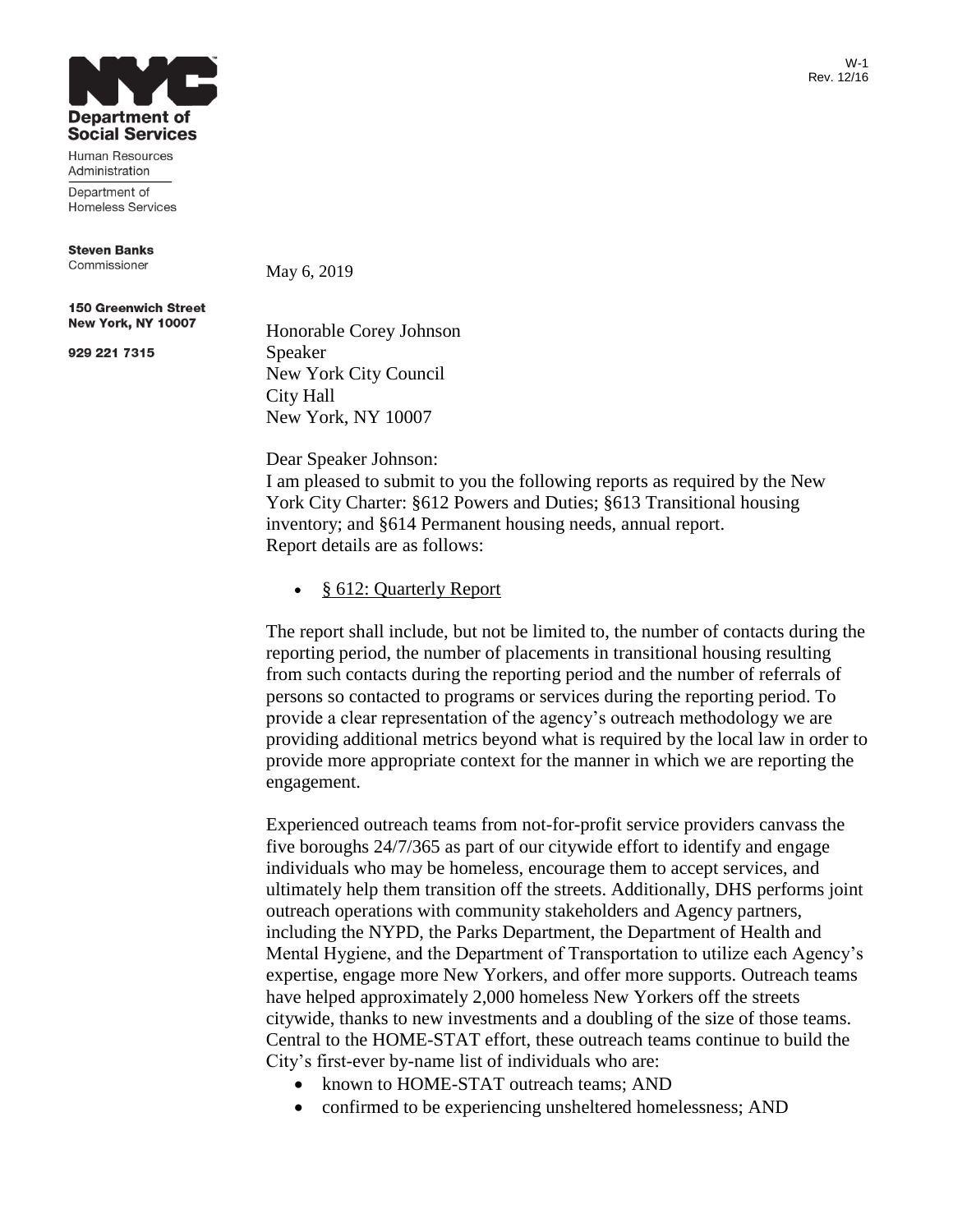• currently engaged by HOME-STAT outreach teams.

Those individuals living on the street face tremendous barriers to coming indoors—many have fallen through every social safety net and may have experienced trauma or suffer from mental health or substance use challenges, making them DHS' most service-resistant population. It can take months of persistent and compassionate engagement, involving hundreds of contacts, to successfully encourage street homeless individuals to accept City services and transition indoors.

With no one-size-fits-all approach to ending homelessness, the by-name list enables HOME-STAT outreach teams to more effectively engage each of these individuals on a case by case, person by person basis, directly and repeatedly, where they are, to evaluate the immediate and root causes contributing to their homelessness, continually offer a helping hand, develop the unique combination of services that will enable them to transition off the streets, and build the trust and relationships that will ultimately encourage these individuals to accept services.

As part of building the by-name list, HOME-STAT outreach teams are proactively and continually working to engage individuals who they newly encounter on the streets to evaluate their living situations, including whether they have a place to sleep at night, in order to determine whether they are homeless, and, if so, what specific supports they may need. Individuals who have been encountered on the streets by HOME-STAT outreach teams, but whose living situations have not been confirmed are considered prospective clients. If HOME-STAT outreach teams confirm that prospective client is in fact experiencing unsheltered homelessness, that person will be moved from the prospective client list to the by-name list.

FY2018 Qs 3 &4 – Street outreach data and information on placements as required by Local Law are provided.

FY2019 Q1, Q2, Q3 – Street outreach data provided for all 3 quarters with placements provided for Q1 and Q2. Placements are not provided for Q3 because the agency does not report on placements until 45 days after the close of the quarter. Placement data for Q3 will be reported at the time of Q4 report submission.

• §613: Transitional Housing Inventory

FY2019 is provided as required.

• § 614 Permanent Housing and Transitional Housing Needs projections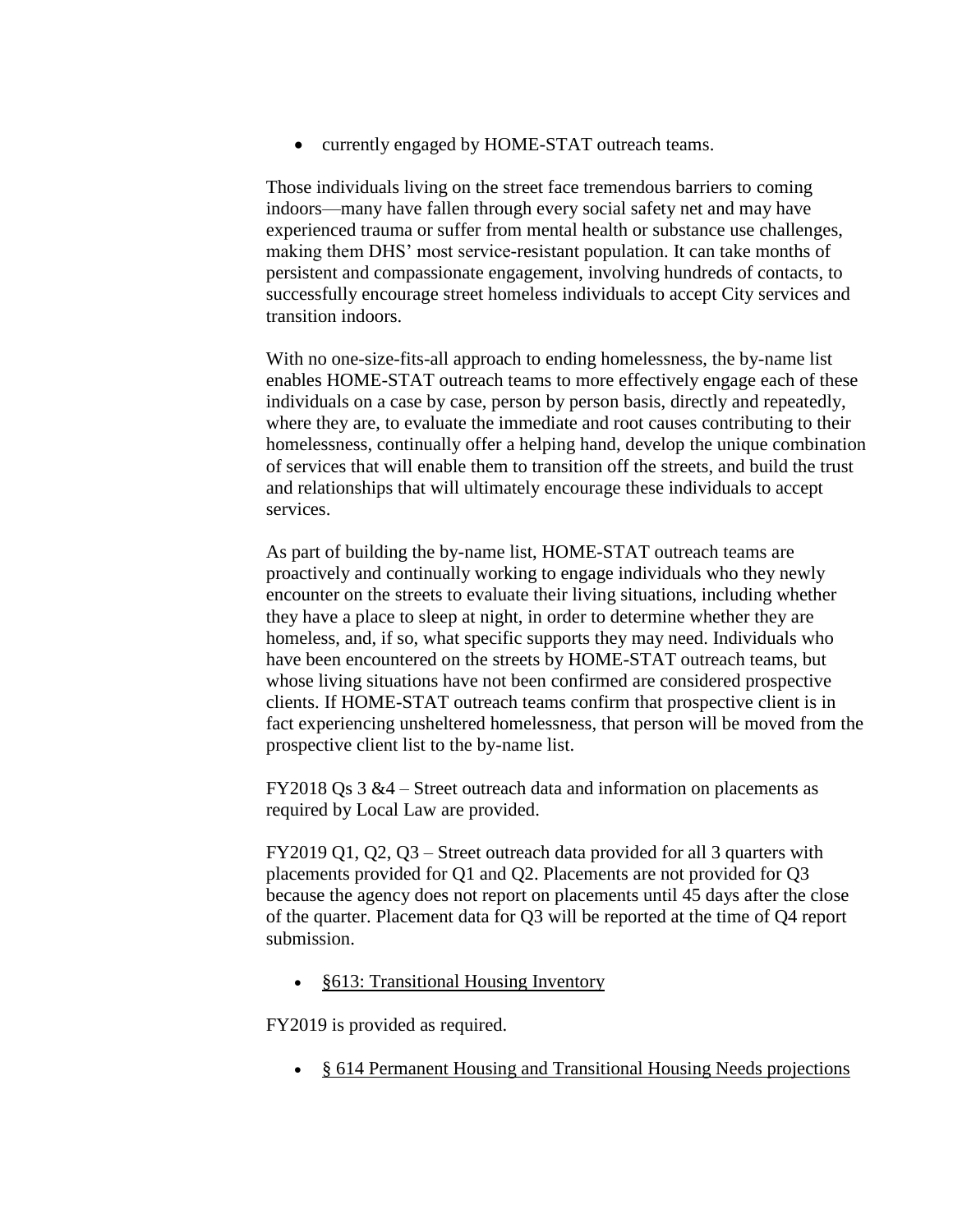Projections for FY2018, FY2019, and FY2020 provided as required. This Administration recognizes Rental Assistance as a critical tool to prevent entry into shelter and to move families and individuals out of shelter. Upon taking office reinstated rental assistance because we witnessed what occurred between April 2011, when the Advantage program ended, and 2014, when the DHS census grew by an extraordinary 38 percent – some 14,000 people. We created programs to address immediate needs and last fall finalized the rule (October 29, 2018) for our streamlined rental assistance program, CityFHEPS. CityFHEPS replaced the LINC, SEPS, and CITYFEPS rental assistance programs. This report reflects those changes.

Sincerely,

Steven Banks Commissioner, DSS\HRA\DHS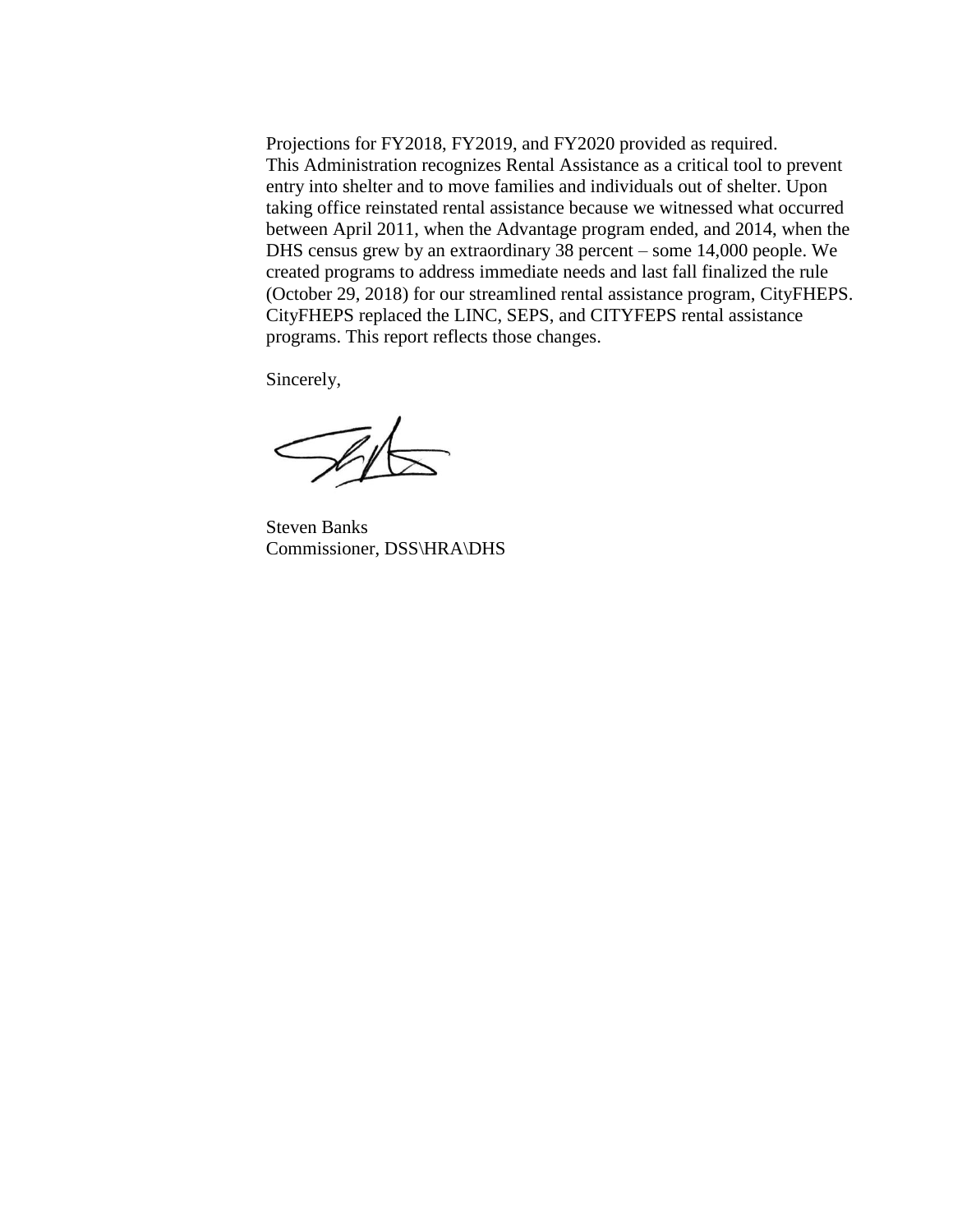### **NUMBER AND TYPE OF PERMANENT HOUSING PLACEMENTS [1]**

|                                           |          |          |          | 3-Month | Fiscal 2019 |
|-------------------------------------------|----------|----------|----------|---------|-------------|
| <b>INDICATOR</b>                          | $Jan-19$ | $Feb-19$ | $Mar-19$ | Total   | YTD         |
|                                           |          |          |          |         |             |
| <b>FAMILIES WITH CHILDREN SYSTEM</b>      |          |          |          |         |             |
|                                           |          |          |          |         |             |
| - Families Relocated to Permanent Housing | 703      | 742      | 783      | 2228    | 6569        |
|                                           |          |          |          |         |             |
| <b>ADULT FAMILIES SYSTEM</b>              |          |          |          |         |             |
|                                           |          |          |          |         |             |
| - Families Relocated to Permanent Housing | 48       | 57       | 64       | 169     | 409         |
|                                           |          |          |          |         |             |
| <b>SINGLE ADULT SYSTEM</b>                |          |          |          |         |             |
|                                           |          |          |          |         |             |
| - Placement of Shelter Clients            | 733      | 689      | 779      | 2201    | 6338        |
|                                           |          |          |          |         |             |

[1]Source: DHS CARES

### **LENGTH OF STAY (FAMILIES WITH CHILDREN)**

| <b>INDICATOR</b>                  | $Jan-19$ | $Feb-19$ | $Mar-19$ |  |
|-----------------------------------|----------|----------|----------|--|
|                                   |          |          |          |  |
| Average days in temporary housing | 447      | 449      | 449      |  |
|                                   |          |          |          |  |

#### **LENGTH OF STAY (ADULT FAMILIES)**

| <b>INDICATOR</b>                  | $Jan-19$ | $Feb-19$ | $Mar-19$ |  |
|-----------------------------------|----------|----------|----------|--|
|                                   |          |          |          |  |
| Average days in temporary housing | 568      | 569      | 581      |  |
|                                   |          |          |          |  |

### **LENGTH OF STAY (SINGLE ADULTS) [1]**

The average length of stay of single adults during the third quarter of Fiscal 2019 was 420 days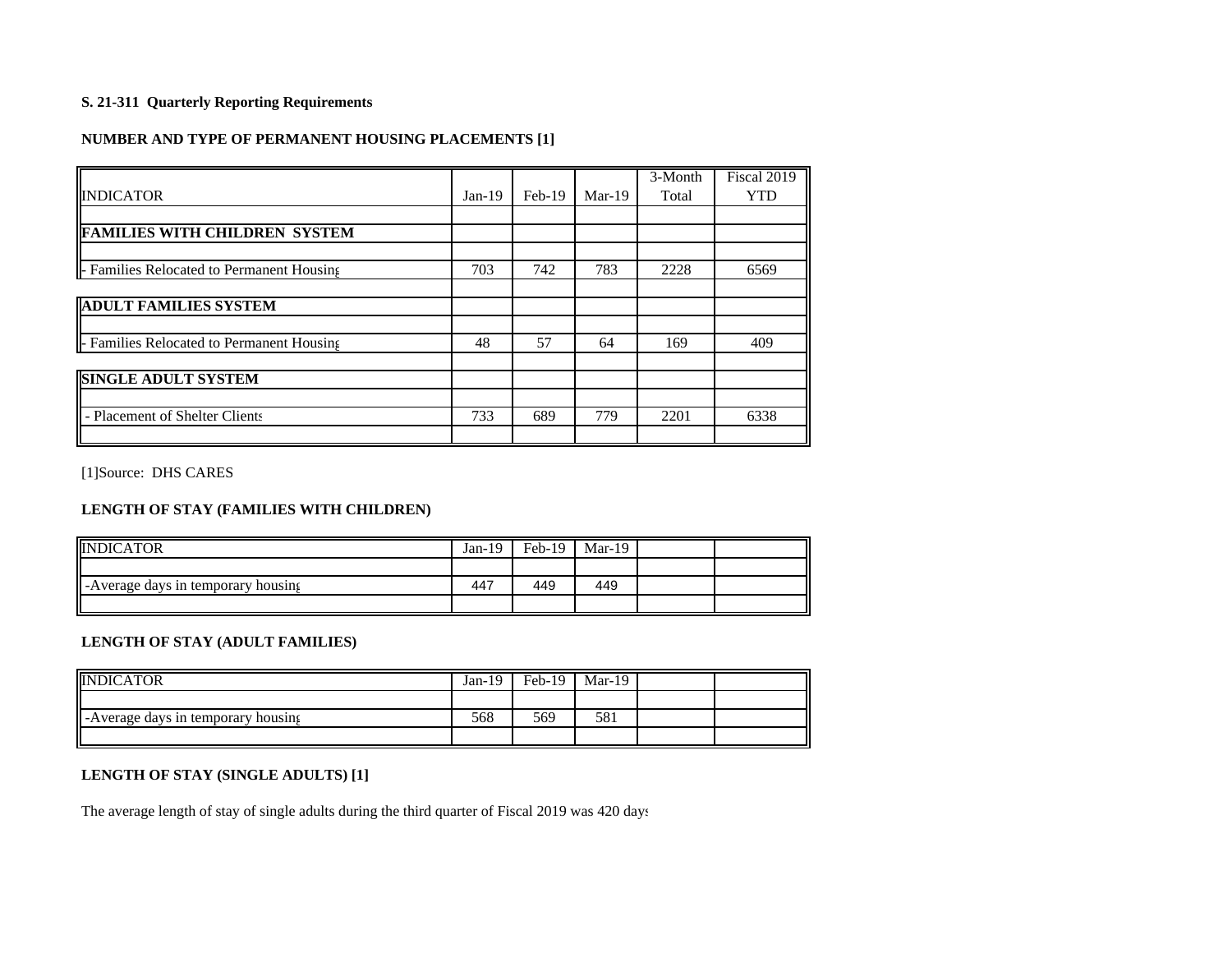|                                                              | <b>FY19 Q3</b> |
|--------------------------------------------------------------|----------------|
| A. Total Number of Engagements*                              | 42,057         |
| B. Count for the Last Month of Quarter of Clients Living On- |                |
| Street, in Subway or in Other Settings                       | 1,705          |
| C. Count for the Last Month of Quarter of Prospective        |                |
| Clients**                                                    | 2,174          |
|                                                              |                |
| D. Total Count for Last Monthly of Quarter Clients (B+C)     | 3,879          |
| E. Total Number of Clients Placed into Permanent             |                |
| Housing***                                                   | 120            |
| F. Total Number of Clients Placed into Transitional          |                |
| Settings*** +                                                | 689            |
|                                                              |                |
| G. Total Number of Clients Placed into Other Settings *** ‡  | 188            |
| H. Total Clients Placed***                                   | 997            |

\* Engagements include both those on the caseload who are living on‐street and prospective clients

\*\* Prospective Clients include any person whom an outreach provider has engaged on the streets 1 or 2 times and are not sure if that individual meets the HOME‐STAT Client definition. If engaged 3 times and their status is not known, this person becomes <sup>a</sup> HOME‐STAT Client by default and should be added to caseload. Note: "Prospective client", "Prospect client," and "Pending client" are synonymous.

\*\*\* Engagements, Clients Placed in Permanent Housing, Clients Placed in Transitional Settings and Clients Placed into Other Settings are the aggregate of the monthly unduplicated counts for the months of the † Transitional Settings include safe havens, stabilization bed, DHS shelter, church beds, and transitional

‡ Other settings include drop‐in centers, correctional facilities, hospitals and detox.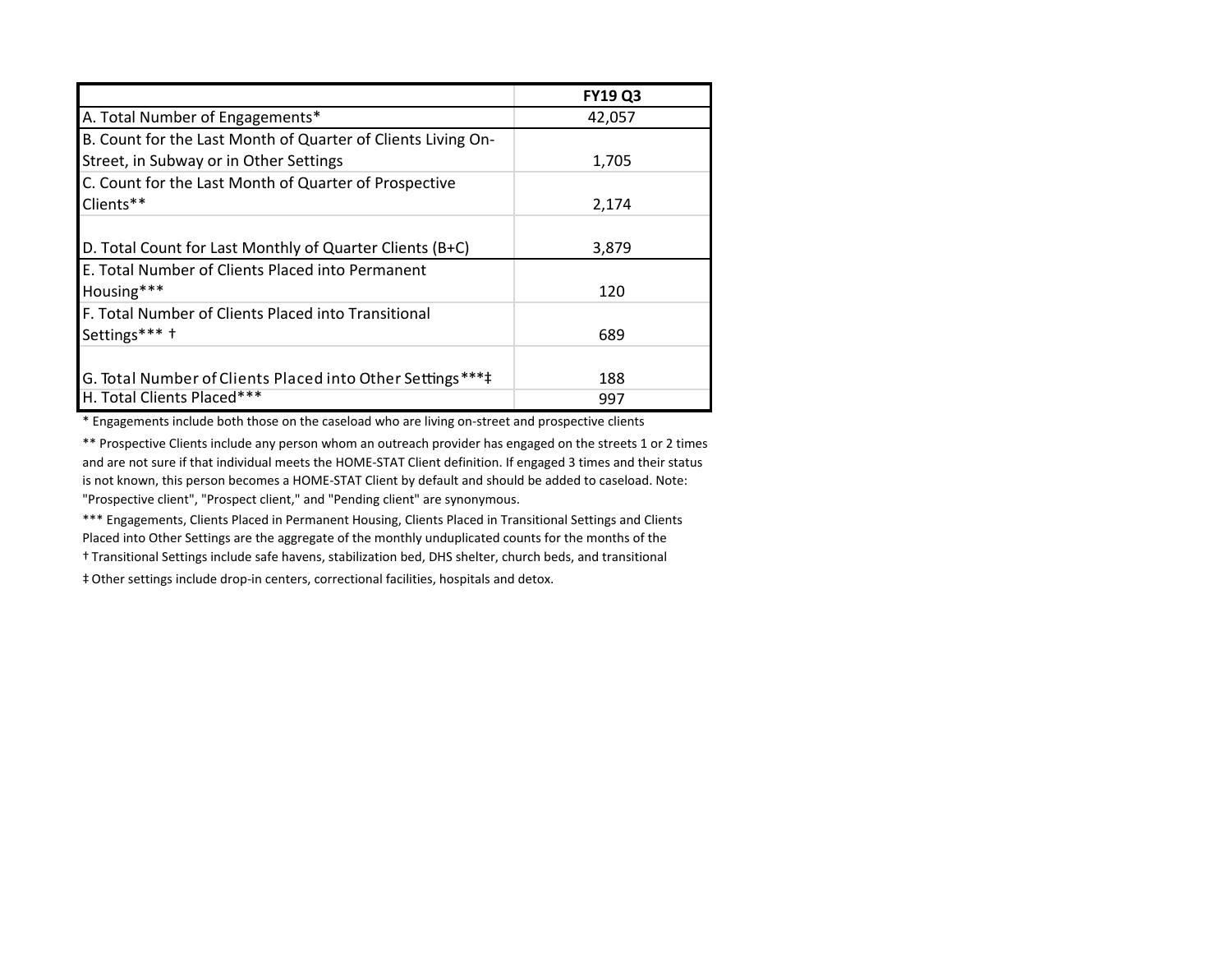### **NUMBER AND TYPE OF PERMANENT HOUSING PLACEMENTS [1]**

|                                           |          |          |          | 3-Month | Fiscal 2018 |
|-------------------------------------------|----------|----------|----------|---------|-------------|
| <b>INDICATOR</b>                          | $Jan-18$ | $Feb-18$ | $Mar-18$ | Total   | <b>YTD</b>  |
|                                           |          |          |          |         |             |
| <b>FAMILIES WITH CHILDREN SYSTEM</b>      |          |          |          |         |             |
|                                           |          |          |          |         |             |
| - Families Relocated to Permanent Housing | 665      | 657      | 816      | 2138    | 2138        |
|                                           |          |          |          |         |             |
| <b>ADULT FAMILIES SYSTEM</b>              |          |          |          |         |             |
|                                           |          |          |          |         |             |
| - Families Relocated to Permanent Housing | 36       | 50       | 49       | 135     | 135         |
|                                           |          |          |          |         |             |
| <b>SINGLE ADULT SYSTEM</b>                |          |          |          |         |             |
|                                           |          |          |          |         |             |
| - Placement of Shelter Clients            | 649      | 684      | 797      | 2130    | 2130        |
|                                           |          |          |          |         |             |

[1]Source: DHS CARES

### **LENGTH OF STAY (FAMILIES WITH CHILDREN)**

| <b>INDICATOR</b>                  | $Jan-18$ | $Feb-18$ | Mar-18 | 3-Month<br>Total | Fiscal 2019<br>YTD |
|-----------------------------------|----------|----------|--------|------------------|--------------------|
| Average days in temporary housing | 436      | 437      | 445    |                  |                    |

## **LENGTH OF STAY (ADULT FAMILIES)**

| <b>INDICATOR</b>                  | Jan-18 |     | Feb-18   Mar-18 |  |
|-----------------------------------|--------|-----|-----------------|--|
|                                   |        |     |                 |  |
| Average days in temporary housing | 568    | 562 | 557             |  |
|                                   |        |     |                 |  |

### **LENGTH OF STAY (SINGLE ADULTS) [1]**

The average length of stay of single adults during the third quarter of Fiscal 2018 was 403 days.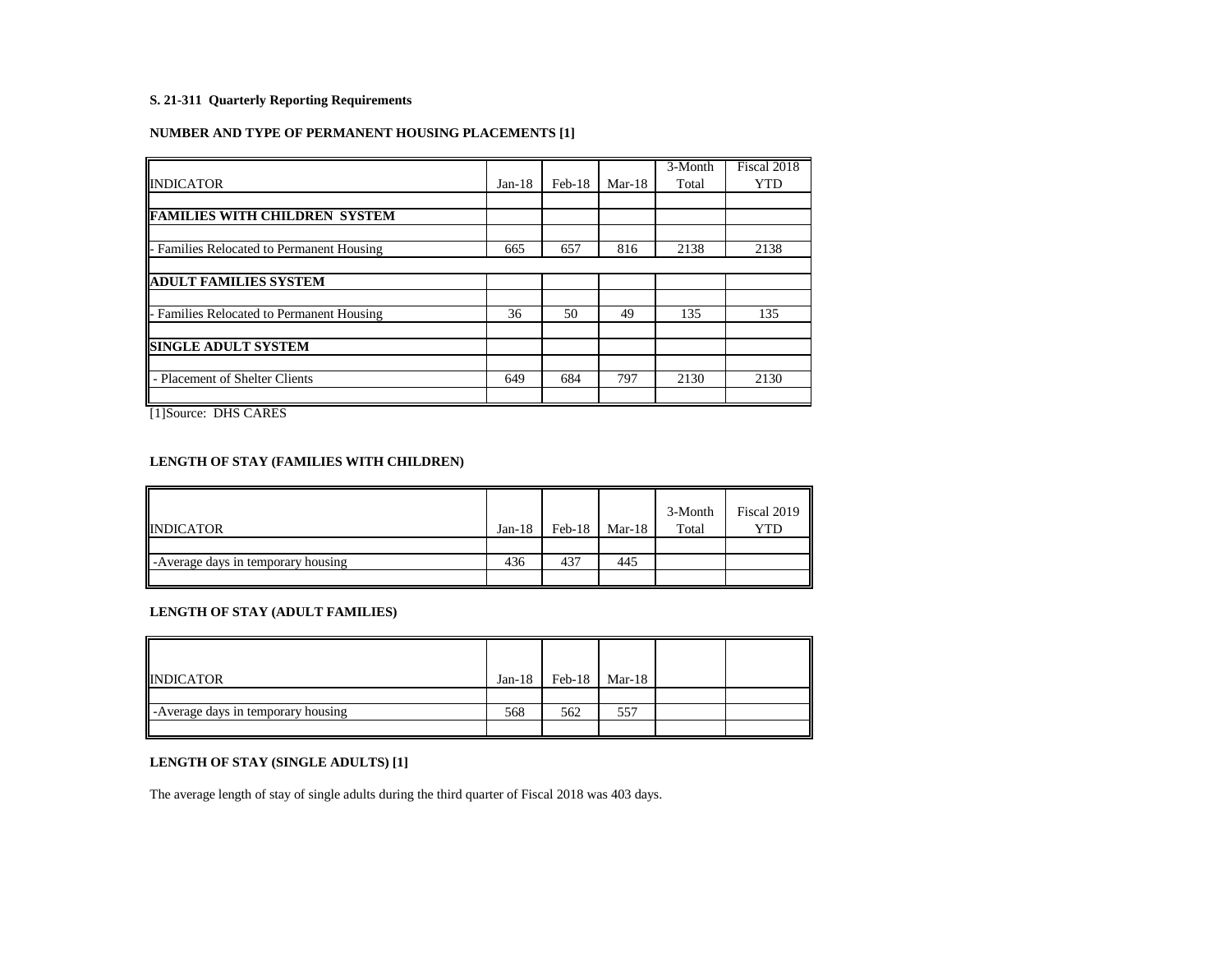### **NUMBER AND TYPE OF PERMANENT HOUSING PLACEMENTS [1]**

|                                           |           |          |          | $\overline{3}$ -Month | Fiscal 2018 |
|-------------------------------------------|-----------|----------|----------|-----------------------|-------------|
| <b>INDICATOR</b>                          | Apr- $18$ | $May-18$ | $Jun-18$ | Total                 | <b>YTD</b>  |
|                                           |           |          |          |                       |             |
| <b>FAMILIES WITH CHILDREN SYSTEM</b>      |           |          |          |                       |             |
|                                           |           |          |          |                       |             |
| - Families Relocated to Permanent Housing | 725       | 818      | 851      | 2394                  | 4532        |
|                                           |           |          |          |                       |             |
| <b>ADULT FAMILIES SYSTEM</b>              |           |          |          |                       |             |
|                                           |           |          |          |                       |             |
| - Families Relocated to Permanent Housing | 39        | 43       | 35       | 117                   | 252         |
|                                           |           |          |          |                       |             |
| <b>SINGLE ADULT SYSTEM</b>                |           |          |          |                       |             |
|                                           |           |          |          |                       |             |
| - Placement of Shelter Clients            | 816       | 842      | 783      | 2441                  | 4571        |
|                                           |           |          |          |                       |             |

[1]Source: DHS CARES

### **LENGTH OF STAY (FAMILIES WITH CHILDREN)**

| <b>INDICATOR</b>                  |     | Apr-18 $\vert$ May-18 $\vert$ Jun-18 |     |  |
|-----------------------------------|-----|--------------------------------------|-----|--|
|                                   |     |                                      |     |  |
| Average days in temporary housing | 444 | 446                                  | 447 |  |
|                                   |     |                                      |     |  |

### **LENGTH OF STAY (ADULT FAMILIES)**

| <b>INDICATOR</b>                  |     | Apr-18   May-18   Jun-18 |     |  |
|-----------------------------------|-----|--------------------------|-----|--|
|                                   |     |                          |     |  |
| Average days in temporary housing | 563 | 564                      | 576 |  |
|                                   |     |                          |     |  |

### **LENGTH OF STAY (SINGLE ADULTS) [1]**

The average length of stay of single adults during the fourth quarter of Fiscal 2018 was 402 days.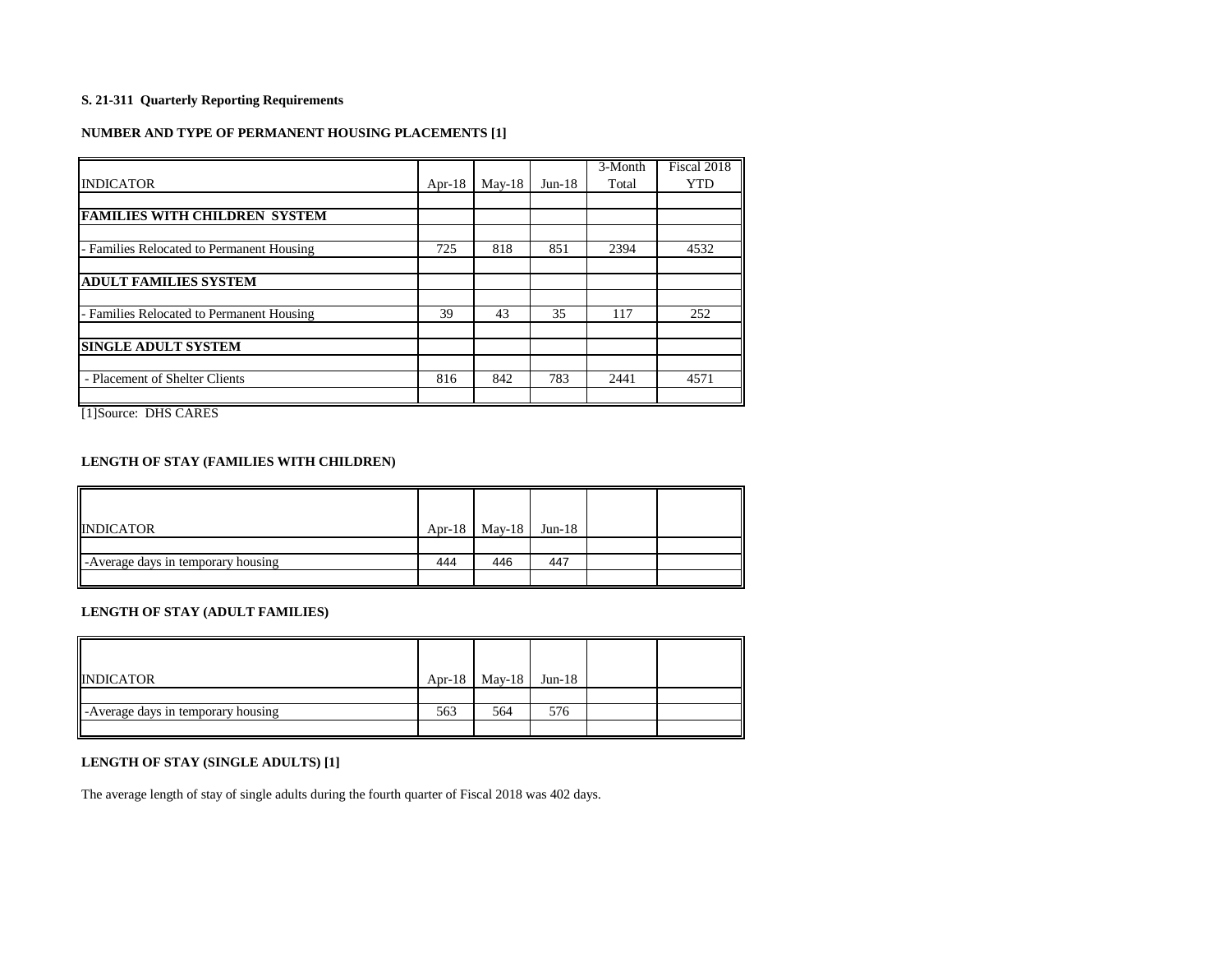#### **NUMBER AND TYPE OF PERMANENT HOUSING PLACEMENTS [1]**

|                                           |           |          |          | 3-Month | Fiscal 2018 |
|-------------------------------------------|-----------|----------|----------|---------|-------------|
| <b>INDICATOR</b>                          | Apr- $18$ | $May-18$ | $Jun-18$ | Total   | <b>YTD</b>  |
|                                           |           |          |          |         |             |
| <b>FAMILIES WITH CHILDREN SYSTEM</b>      |           |          |          |         |             |
|                                           |           |          |          |         |             |
| - Families Relocated to Permanent Housing | 725       | 818      | 851      | 2394    | 4532        |
|                                           |           |          |          |         |             |
| <b>ADULT FAMILIES SYSTEM</b>              |           |          |          |         |             |
|                                           |           |          |          |         |             |
| - Families Relocated to Permanent Housing | 39        | 43       | 35       | 117     | 252         |
|                                           |           |          |          |         |             |
| <b>SINGLE ADULT SYSTEM</b>                |           |          |          |         |             |
|                                           |           |          |          |         |             |
| - Placement of Shelter Clients            | 816       | 842      | 783      | 2441    | 4571        |
|                                           |           |          |          |         |             |

[1]Source: DHS CARES

#### **LENGTH OF STAY (FAMILIES WITH CHILDREN)**

| <b>INDICATOR</b>                   | Apr-18 | May-18 | Jun-18 |  |
|------------------------------------|--------|--------|--------|--|
|                                    |        |        |        |  |
| -Average days in temporary housing | 444    | 446    | 447    |  |
|                                    |        |        |        |  |

#### **LENGTH OF STAY (ADULT FAMILIES)**

| <b>INDICATOR</b>                   | Apr-18 | $May-18$ Jun-18 |     |  |
|------------------------------------|--------|-----------------|-----|--|
|                                    |        |                 |     |  |
|                                    |        |                 |     |  |
| -Average days in temporary housing | 563    | 564             | 576 |  |
|                                    |        |                 |     |  |

#### **LENGTH OF STAY (SINGLE ADULTS) [1]**

The average length of stay of single adults during the fourth quarter of Fiscal 2018 was 402 days.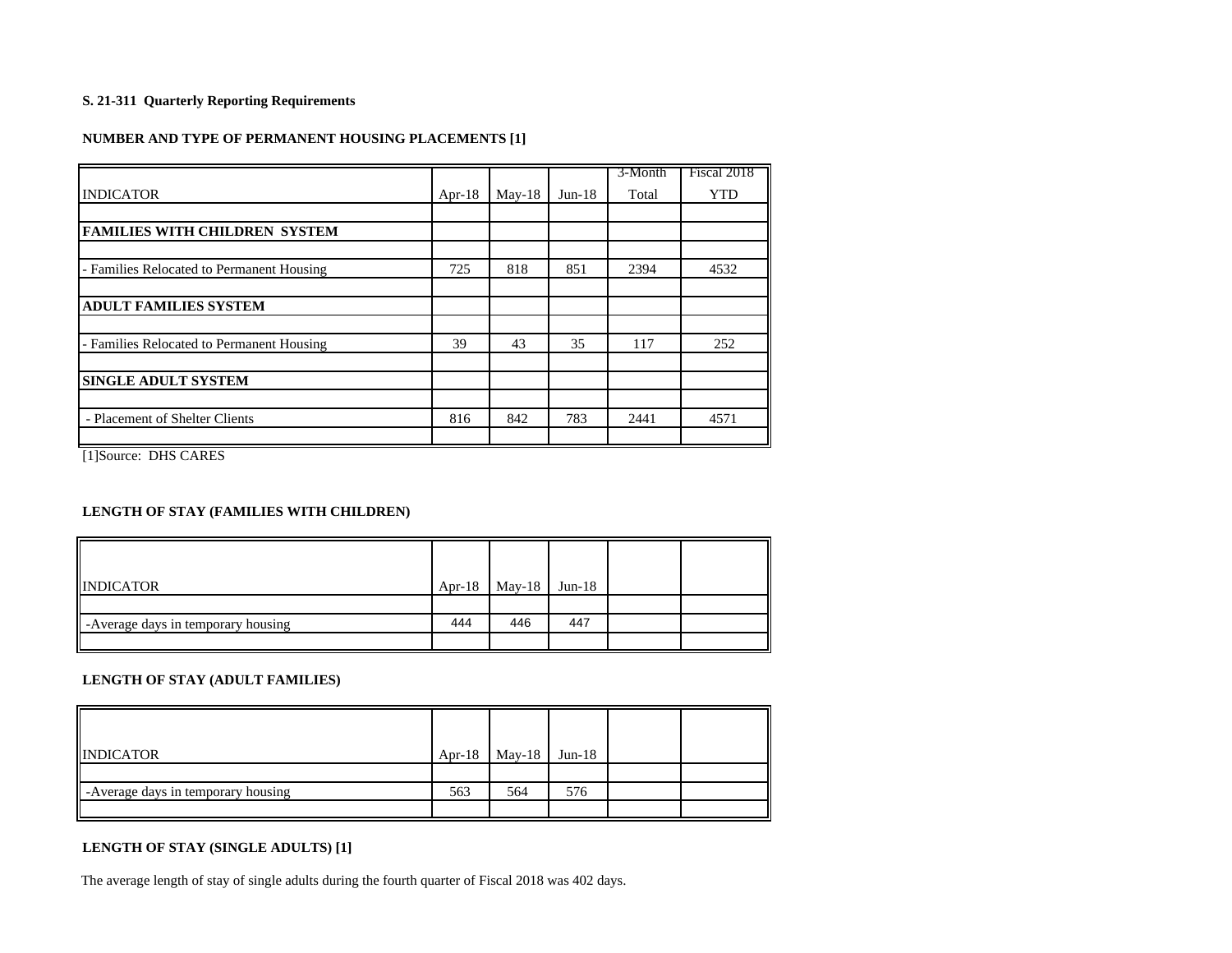#### **NUMBER AND TYPE OF PERMANENT HOUSING PLACEMENTS [1]**

|                                           |          |           |          | <del>. Di</del> vionui | 11scai 2017 |
|-------------------------------------------|----------|-----------|----------|------------------------|-------------|
| <b>INDICATOR</b>                          | $Jul-18$ | Aug- $18$ | $Sep-18$ | Total                  | <b>YTD</b>  |
|                                           |          |           |          |                        |             |
| <b>FAMILIES WITH CHILDREN SYSTEM</b>      |          |           |          |                        |             |
|                                           |          |           |          |                        |             |
| - Families Relocated to Permanent Housing | 747      | 764       | 663      | 2174                   | 2174        |
|                                           |          |           |          |                        |             |
| <b>ADULT FAMILIES SYSTEM</b>              |          |           |          |                        |             |
|                                           |          |           |          |                        |             |
| - Families Relocated to Permanent Housing | 46       | 29        | 40       | 115                    | 115         |
|                                           |          |           |          |                        |             |
| <b>SINGLE ADULT SYSTEM</b>                |          |           |          |                        |             |
|                                           |          |           |          |                        |             |
| - Placement of Shelter Clients            | 674      | 711       | 619      | 2004                   | 2004        |
| ______                                    |          |           |          |                        |             |

[1]Source: DHS CARES

#### **LENGTH OF STAY (FAMILIES WITH CHILDREN)**

| <b>INDICATOR</b>                   | $Jul-18$ | Aug- $18$ | $Sep-18$ |  |
|------------------------------------|----------|-----------|----------|--|
|                                    |          |           |          |  |
| -Average days in temporary housing | 466      | 443       | 439      |  |
|                                    |          |           |          |  |

#### **LENGTH OF STAY (ADULT FAMILIES)**

| <b>INDICATOR</b>                   | $Jul-18$ | Aug- $18$ | $Sep-18$ |  |
|------------------------------------|----------|-----------|----------|--|
| -Average days in temporary housing |          | 582       | 583      |  |
|                                    |          |           |          |  |

### **LENGTH OF STAY (SINGLE ADULTS) [1]**

The average length of stay of single adults during the first quarter of Fiscal 2019 was 405 days.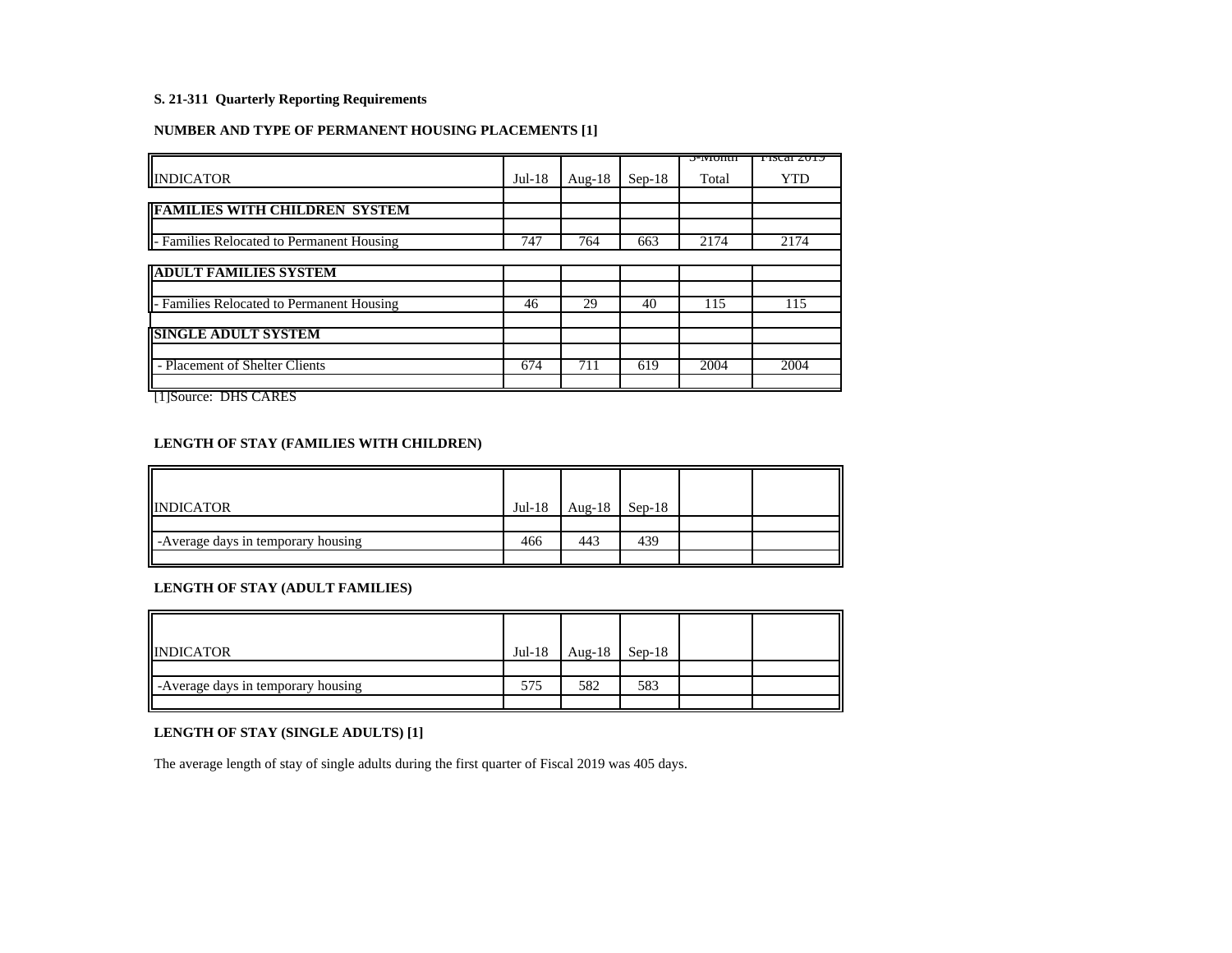### **NUMBER AND TYPE OF PERMANENT HOUSING PLACEMENTS [1]**

|                                           |          |          |          | <del>. Album</del> | 11scai 2015 |
|-------------------------------------------|----------|----------|----------|--------------------|-------------|
| <b>INDICATOR</b>                          | $Oct-18$ | $Nov-18$ | $Dec-18$ | Total              | YTD         |
|                                           |          |          |          |                    |             |
| <b>FAMILIES WITH CHILDREN SYSTEM</b>      |          |          |          |                    |             |
|                                           |          |          |          |                    |             |
| - Families Relocated to Permanent Housing | 765      | 688      | 714      | 2167               | 4341        |
|                                           |          |          |          |                    |             |
| <b>ADULT FAMILIES SYSTEM</b>              |          |          |          |                    |             |
|                                           |          |          |          |                    |             |
| - Families Relocated to Permanent Housing | 37       | 47       | 41       | 125                | 240         |
|                                           |          |          |          |                    |             |
| <b>SINGLE ADULT SYSTEM</b>                |          |          |          |                    |             |
|                                           |          |          |          |                    |             |
| - Placement of Shelter Clients            | 735      | 728      | 670      | 2133               | 4137        |
| ----<br>--------------                    |          |          |          |                    |             |

[1]Source: DHS CARES

#### **LENGTH OF STAY (FAMILIES WITH CHILDREN)**

| <b>INDICATOR</b>                   |     | $Oct-18$ Nov-18 Dec-18 |     |  |
|------------------------------------|-----|------------------------|-----|--|
|                                    |     |                        |     |  |
| -Average days in temporary housing | 434 | 437                    | 443 |  |
|                                    |     |                        |     |  |

#### **LENGTH OF STAY (ADULT FAMILIES)**

| <b>INDICATOR</b>                   | $Oct-18$ Nov-18 Dec-18 |     |  |
|------------------------------------|------------------------|-----|--|
|                                    |                        |     |  |
| -Average days in temporary housing | 566                    | 564 |  |
|                                    |                        |     |  |

### **LENGTH OF STAY (SINGLE ADULTS) [1]**

The average length of stay of single adults during the second quarter of Fiscal 2019 was 409 days.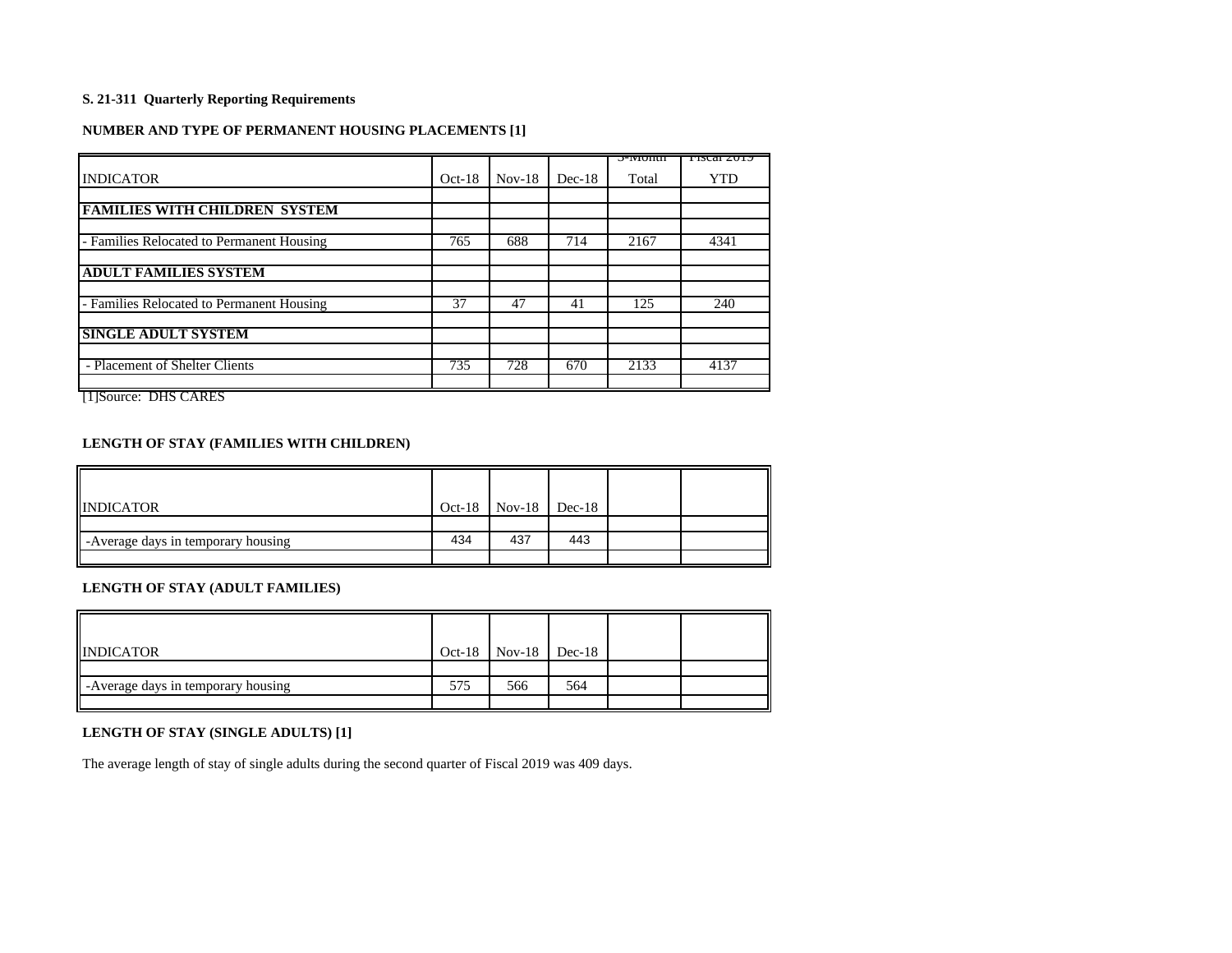|                                                          | <b>FY18 Q3</b> | <b>FY18 Q4</b> |
|----------------------------------------------------------|----------------|----------------|
| A. Total Number of Engagements*                          | 39,466         | 41,629         |
|                                                          |                |                |
| B. Count for the Last Month of Quarter of Clients Living |                |                |
| On-Street, in Subway or in Other Settings                | 1,717          | 1,614          |
| C. Count for the Last Month of Quarter of Prospective    |                |                |
| Clients**                                                | 1,724          | 2,091          |
|                                                          |                |                |
| D. Total Count for Last Monthly of Quarter Clients (B+C) | 3,441          | 3,705          |
| E. Total Number of Clients Placed into Permanent         |                |                |
| Housing***                                               | 126            | 132            |
| F. Total Number of Clients Placed into Transitional      |                |                |
| Settings*** +                                            | 540            | 514            |
| G. Total Number of Clients Placed into Other             |                |                |
| Settings***‡                                             | 291            | 185            |
| H. Total Clients Placed***                               | 957            | 831            |

\* Engagements include both those on the caseload who are living on‐street and prospective clients

\*\* Prospective Clients include any person whom an outreach provider has engaged on the streets 1 or 2 times and are not sure if that individual meets the HOME‐STAT Client definition. If engaged 3 times and their status is not known, this person becomes <sup>a</sup> HOME‐STAT Client by default and should be added to caseload. Note: "Prospective client", "Prospect client," and "Pending client" are synonymous.

\*\*\* Engagements, Clients Placed in Permanent Housing, Clients Placed in Transitional Settings and Clients Placed into Other Settings are the aggregate of the monthly unduplicated counts for the months of the quarter.

† Transitional Settings include safe havens, stabilization bed, DHS shelter, church beds, and transitional assisted living/nursing homes.

‡ Other settings include drop‐in centers, correctional facilities, hospitals and detox.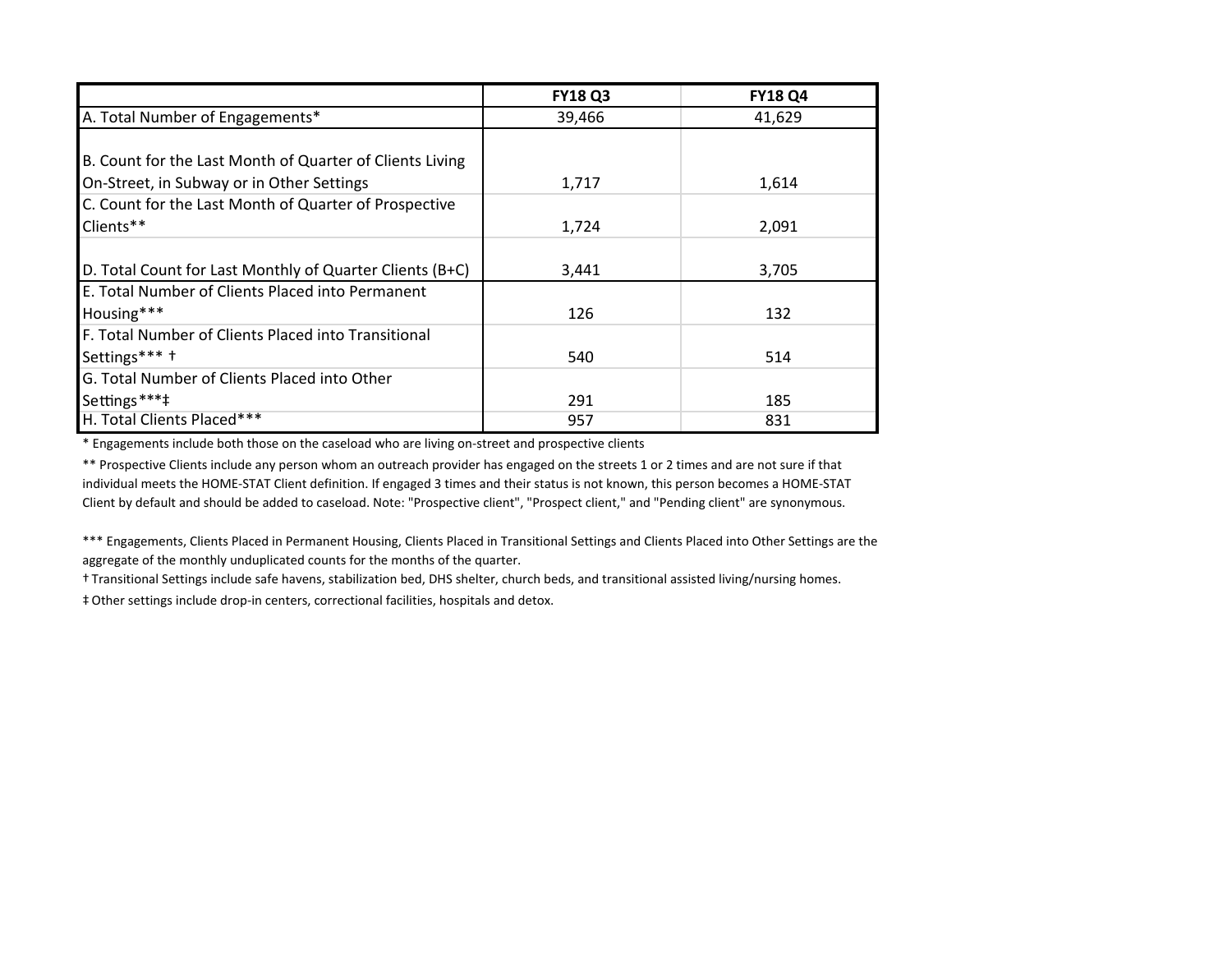|                                                              | <b>FY19 Q1</b> | <b>FY19 Q2</b> | <b>FY19 Q3</b> |
|--------------------------------------------------------------|----------------|----------------|----------------|
| A. Total Number of Engagements*                              | 42,024         | 43,135         | 42,057         |
| B. Count for the Last Month of Quarter of Clients Living On- |                |                |                |
| Street, in Subway or in Other Settings                       | 1,498          | 1,599          | 1,705          |
| C. Count for the Last Month of Quarter of Prospective        |                |                |                |
| Clients**                                                    | 2,687          | 2,423          | 2,174          |
|                                                              |                |                |                |
| D. Total Count for Last Monthly of Quarter Clients (B+C)     | 4,185          | 4,022          | 3,879          |
| E. Total Number of Clients Placed into Permanent             |                |                |                |
| Housing***                                                   | 133            | 102            | 120            |
| F. Total Number of Clients Placed into Transitional          |                |                |                |
| Settings*** +                                                | 446            | 618            | 689            |
|                                                              |                |                |                |
| G. Total Number of Clients Placed into Other Settings**** ‡  | 104            | 189            | 188            |
| H. Total Clients Placed***                                   | 683            | 909            | 997            |

\* Engagements include both those on the caseload who are living on‐street and prospective clients

\*\* Prospective Clients include any person whom an outreach provider has engaged on the streets 1 or 2 times and are not sure if that individual meets the HOME‐STAT Client definition. If engaged 3 times and their status is not known, this person becomes <sup>a</sup> HOME‐STAT Client by default and should be added to caseload. Note: "Prospective client", "Prospect client," and "Pending client" are synonymous.

\*\*\* Engagements, Clients Placed in Permanent Housing, Clients Placed in Transitional Settings and Clients Placed into Other Settings are the aggregate of the monthly unduplicated counts for the months of the quarter.

† Transitional Settings include Safe Havens, stabilization beds, DHS shelter, faith‐based beds, such as those within churches, and transitional assisted living/nursing homes.

‡ Other settings include drop‐in centers, correctional facilities, hospitals and detox.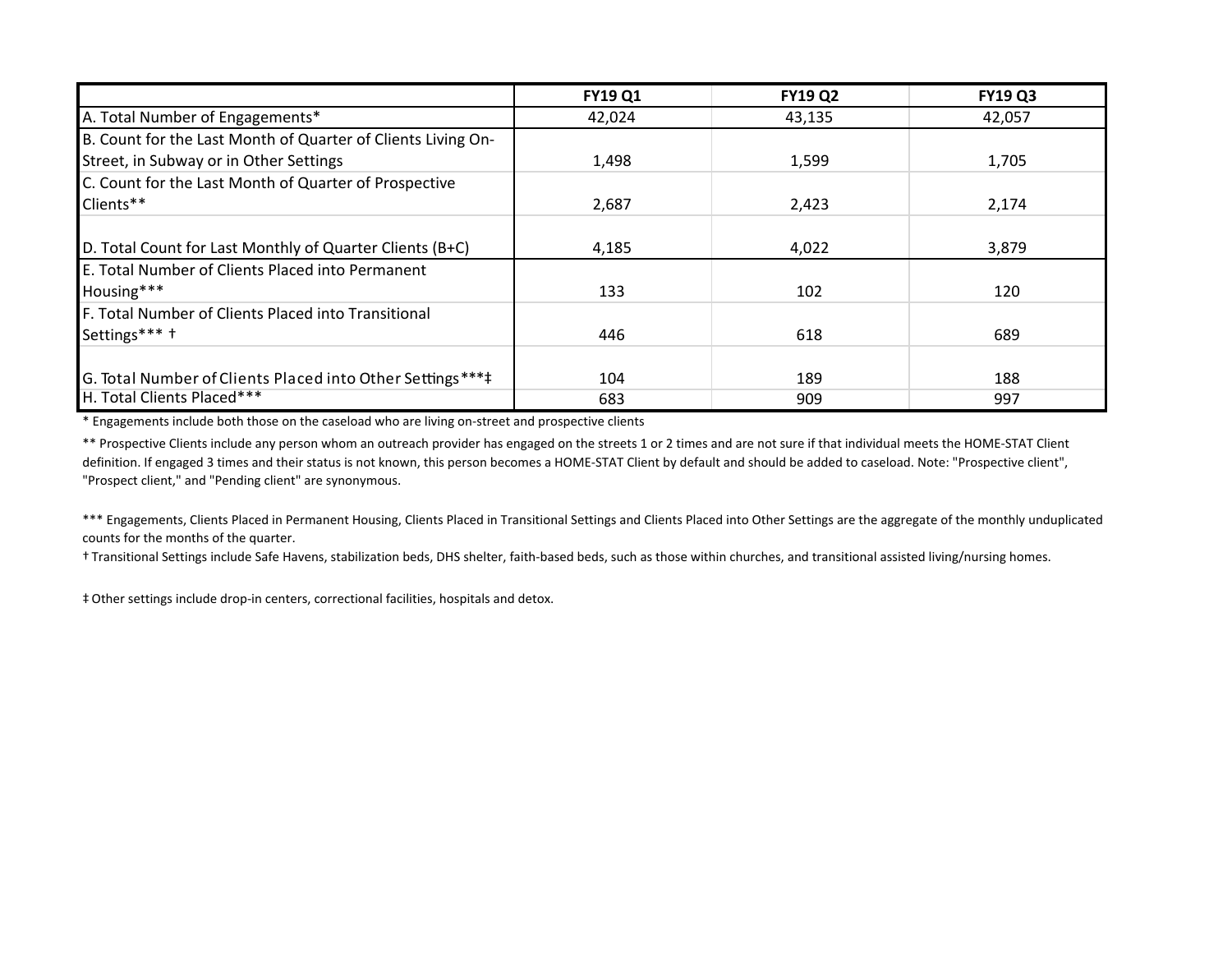| DHS Shelter Buildings and Type as of April 10, 2019 |                   |                                    |                                          |                      |    |                 |                    |                    |  |
|-----------------------------------------------------|-------------------|------------------------------------|------------------------------------------|----------------------|----|-----------------|--------------------|--------------------|--|
| <b>Shelter Type</b>                                 |                   |                                    |                                          |                      |    |                 |                    |                    |  |
| <b>Borough</b>                                      |                   | <b>Adult Family   Adult Family</b> |                                          | <b>Adult Shelter</b> |    | <b>FWC Comm</b> |                    |                    |  |
|                                                     | <b>Comm Hotel</b> | <b>Shelter</b>                     | Adult Shelter   Comm Hotel   FWC Cluster |                      |    | <b>Hotel</b>    | <b>FWC Shelter</b> | <b>Grand Total</b> |  |
| <b>Bronx</b>                                        |                   | 9                                  | 22                                       | 2                    | 49 | 3               | 72                 | 157                |  |
| <b>Brooklyn</b>                                     |                   | 4                                  | 34                                       | 11                   | 6  | 15              | 53                 | 123                |  |
| <b>Manhattan</b>                                    |                   | 6                                  | 38                                       | 2                    | 12 | 18              | 31                 | 107                |  |
| <b>Queens</b>                                       | $\overline{2}$    | 3                                  | 8                                        | 16                   |    | 19              | 18                 | 66                 |  |
| <b>Staten Island</b>                                |                   |                                    |                                          |                      |    |                 |                    |                    |  |
| <b>Total</b>                                        | າ                 | 22                                 | 102                                      | 31                   | 67 | 55              | 175                | 454                |  |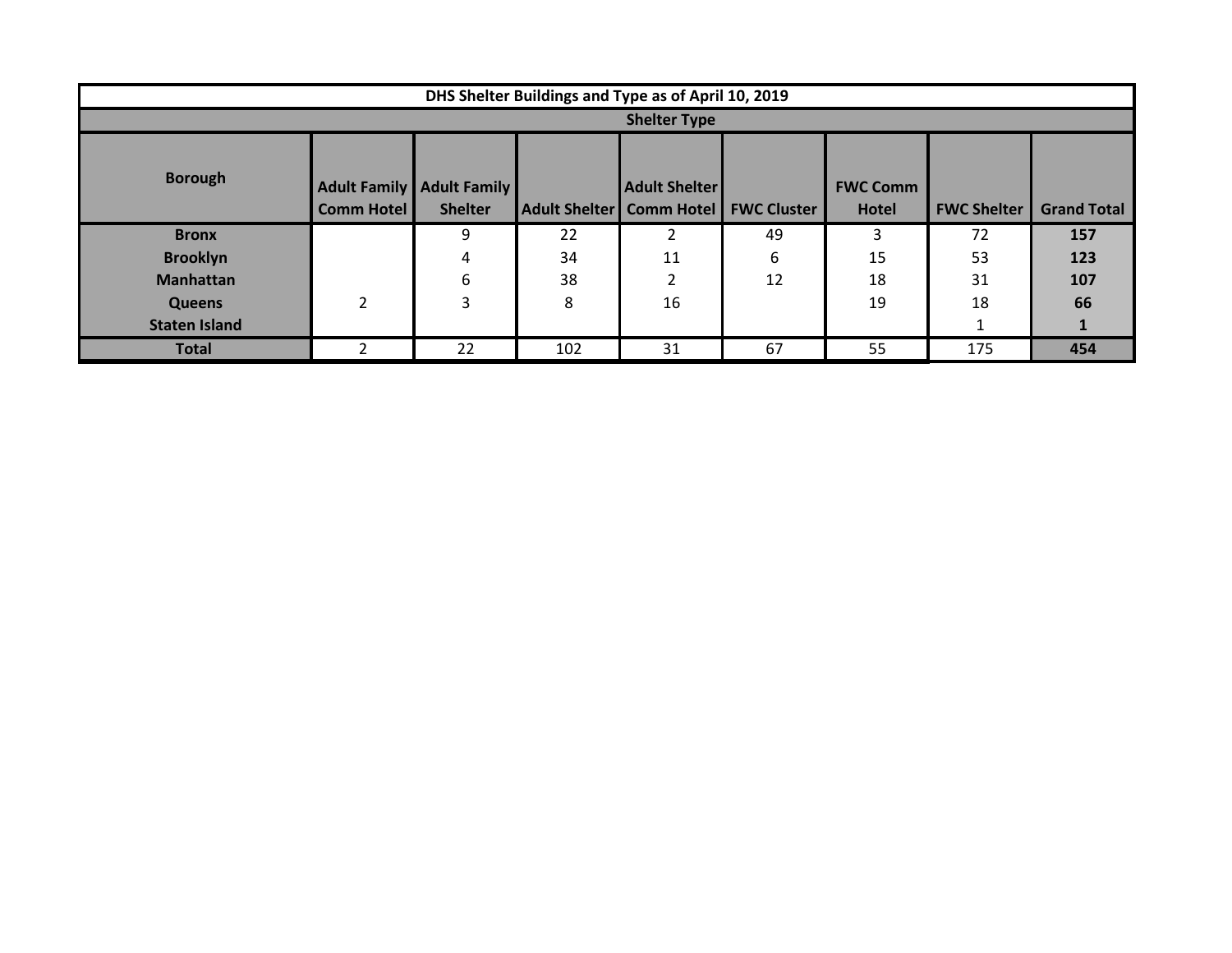# Local Law 19, Section 614

## **I. Permanent Housing Need for Fiscal Year 2018**

### Families

In FY2018, DHS expects to place 9,110 families into permanent housing based on actual FY2017 placements as reported in the FY2017 Mayor's Management Report. When available, appropriate families will be referred to NYCHA and Housing Preservation and Development (HPD) housing. Families may also be referred to other rental assistance programs, including LINC, CityFEPS, FEPS, FHEPS A & B, Section 8, SOTA (Special One Time Assistance), and SEPS as appropriate.

## Single Adults

In FY2018, DHS expects to place 8,040 single adults into permanent housing based on actual FY2017 placements as reported in the FY2017 Mayor's Management Report. Where appropriate, these individuals will be referred to rental assistance programs such as LINC, SEPS and SOTA, placed in private housing, placed into supportive housing, or will be re-housed with family.

# **II. Transitional Housing Need for Fiscal Year 2018**

## Families

We expect to need 15,046 units to house homeless families within the system in FY2018, based on the census of families on April 16, 2017.

### Single Adults

We expect to need 13,907 beds to house homeless individuals within the system during FY2018, based on the census of single adults on April 16, 2017.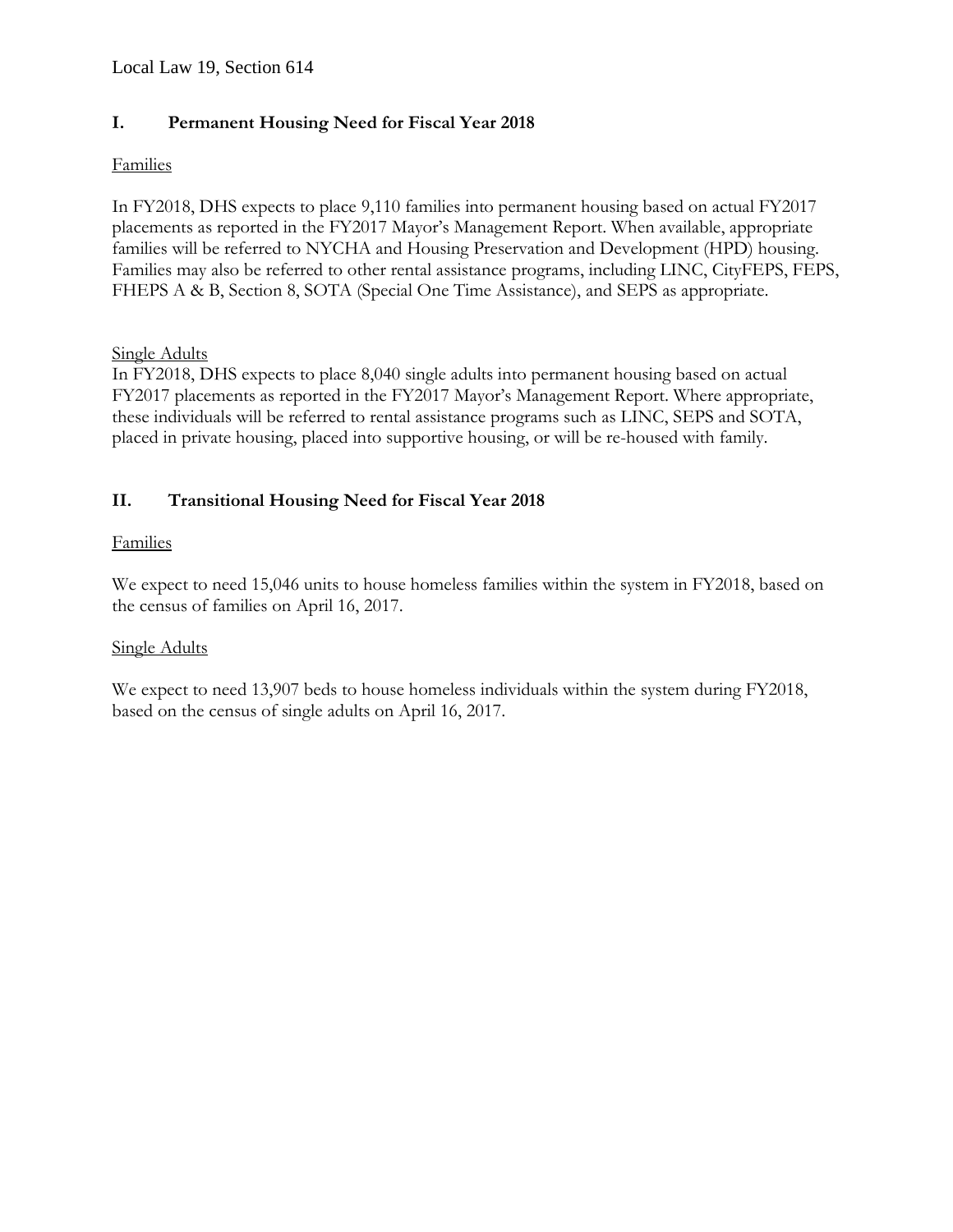# Local Law 19, Section 614

## **I. Permanent Housing Need for Fiscal Year 2019**

## Families

In FY2019, DHS expects to place 9,450 families into permanent housing based on actual FY2018 placements as reported in the FY2018 Mayor's Management Report. When available, appropriate families will be referred to NYCHA and Housing Preservation and Development (HPD) housing. Families may also be referred to other rental assistance programs, including LINC, CityFEPS, CityFHEPS, FHEPS A&B, SOTA (Special One Time Assistance), Section 8, and SEPS as appropriate.

## Single Adults

In FY2019, DHS expects to place 8,600 single adults into permanent housing based on actual FY2018 placements as reported in the FY2018 Mayor's Management Report. Where appropriate, these individuals will be referred to rental assistance programs such as LINC, SEPS, SOTA, and CityFHEPS, placed in private housing, placed into supportive housing, or will be re-housed with family.

# **II. Transitional Housing Need for Fiscal Year 2019**

### Families

We expect to need 14,868 units to house homeless families within the system in FY2019, based on the census of families on April 16, 2018.

### Single Adults

We expect to need 15,425 beds to house homeless individuals within the system during FY2019, based on the census of single adults on April 16, 2018.